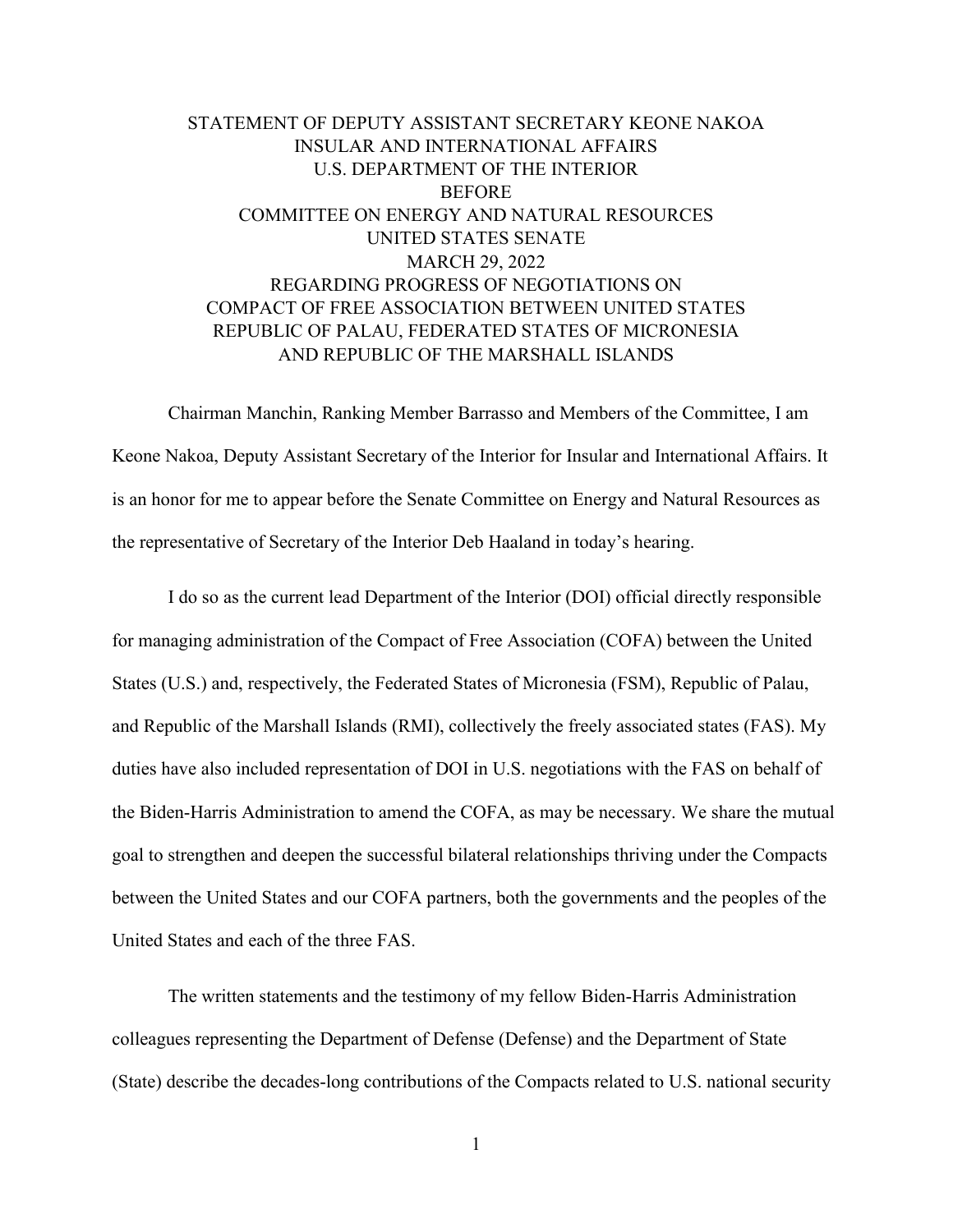interests and American foreign policy goals in the Indo-Pacific Region – contributions which are more important than ever before.

#### **I. Introduction**

My testimony will focus on DOI's role in administration and implementation of the Compacts – carried out through the Office of Insular Affairs (OIA). I will begin with the historical context for the relationship between the United States and the FAS before and during the Compacts. Next, I will address the Committee's questions related to the need for timely and adequate progress of the COFA negotiations, starting with this administration's review of the negotiating strategy we inherited from the last administration.

Finally, I will provide an update on Biden-Harris Administration efforts to create a more productive dialogue with the FAS, in a collaborative process addressing a broader discussion of COFA-related issues in a way that is respectful of all parties. This administration is taking action to amend COFA and subsidiary agreements with the FAS before certain provisions expire at the end of Fiscal Year (FY) 2023 in FSM and RMI, and the end of FY 2024 in Palau. The primary goal driving our review of the previous administration's policies to craft our approach to advance negotiations has been strengthening U.S. relationships with the FAS to promote long-term U.S. interests in a free, open, and secure Indo-Pacific.

# **II. Context for the relationship between the United States and the FAS**

#### A. United States historical roles before Compacts of Free Association

To understand the many unique aspects of the Compacts and our current negotiations, it is helpful to briefly review how these unique state-to-state relationships developed, applying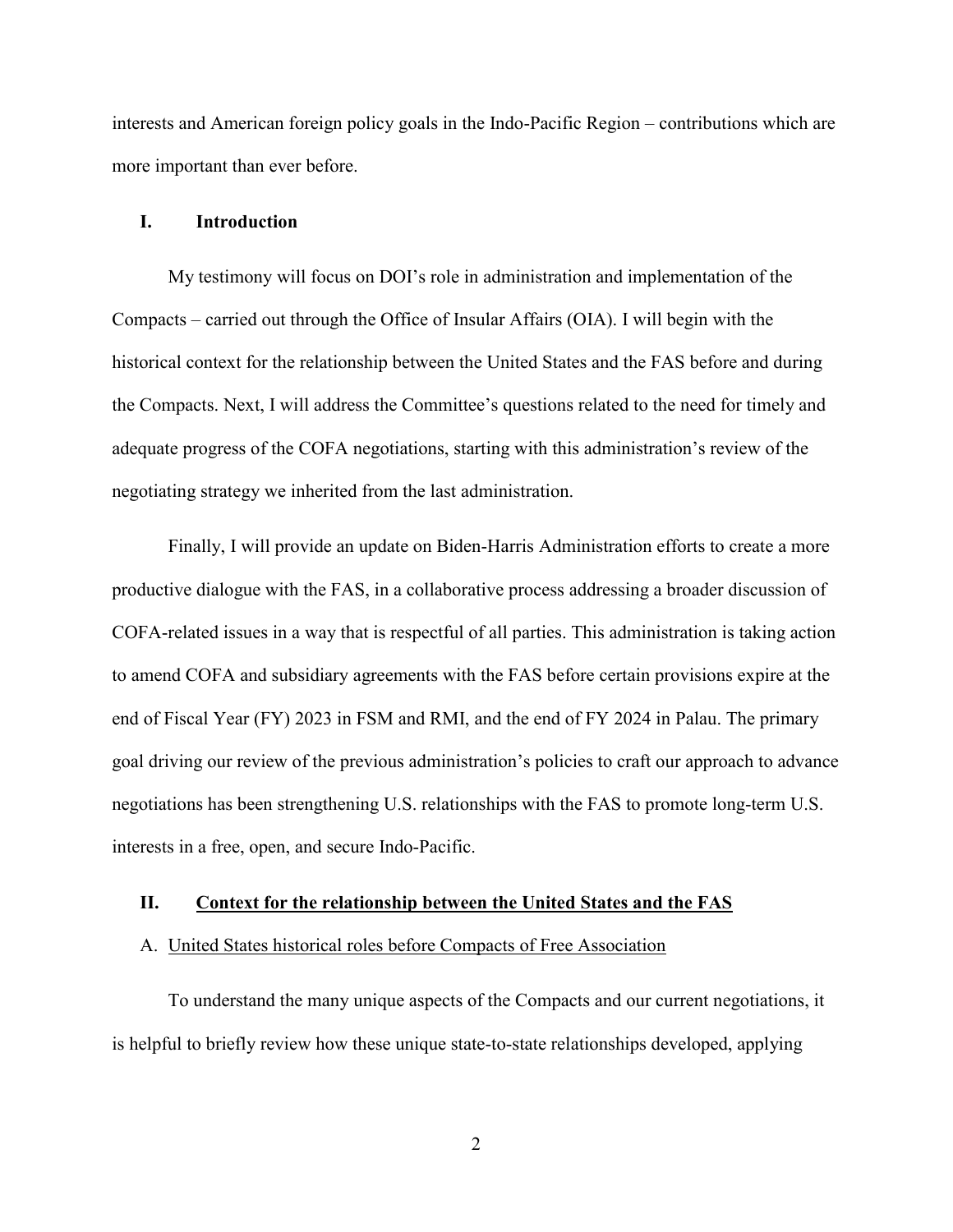both international and domestic principles over the last 75 years – first under the U.N. trusteeship and then the enduring reciprocal commitments embodied in the Compacts.

The success of the COFA has been and will continue to be played out in a region that has been vital to American strategic interests since World War II. More than 100,000 Americans lost their lives liberating what today are the islands of the three FAS from imperial Japan, which used the islands as strategic outposts to stage and wage war against our nation. Since the strategic success and battlefield horror of the island-hopping military campaign in WWII, an underlying goal of the United States under the 1947 United Nations trusteeship and the Compacts approved by Congress in 1986 has been to keep these island nations out of the path of war. Another great purpose was to redeem our commitments and obligations to preserve democratic selfdetermination and self-government enabling the people of the islands to realize their potential for political and economic development.

With the backdrop of WWII and the looming threats of Russia during the Cold War, the Compacts were created to be international agreements that established unprecedented interdependent bilateral relationships between the United States and three strategically located island nations, with an area subject to their sovereign rights and jurisdiction comparable in geographic size to the whole continental United States, but with populations and economies a fraction the size of the United States.

After U.S. nuclear testing ended in 1958, the U.S. strategic and military footprint in the Trust Territory of the Pacific Islands (TTPI) and the FAS has remained limited but, but Kwajalein obviously remained of vital and paramount importance to international peace. At the same time, under Article 9 of the Trusteeship Agreement and subsequently under the Compacts,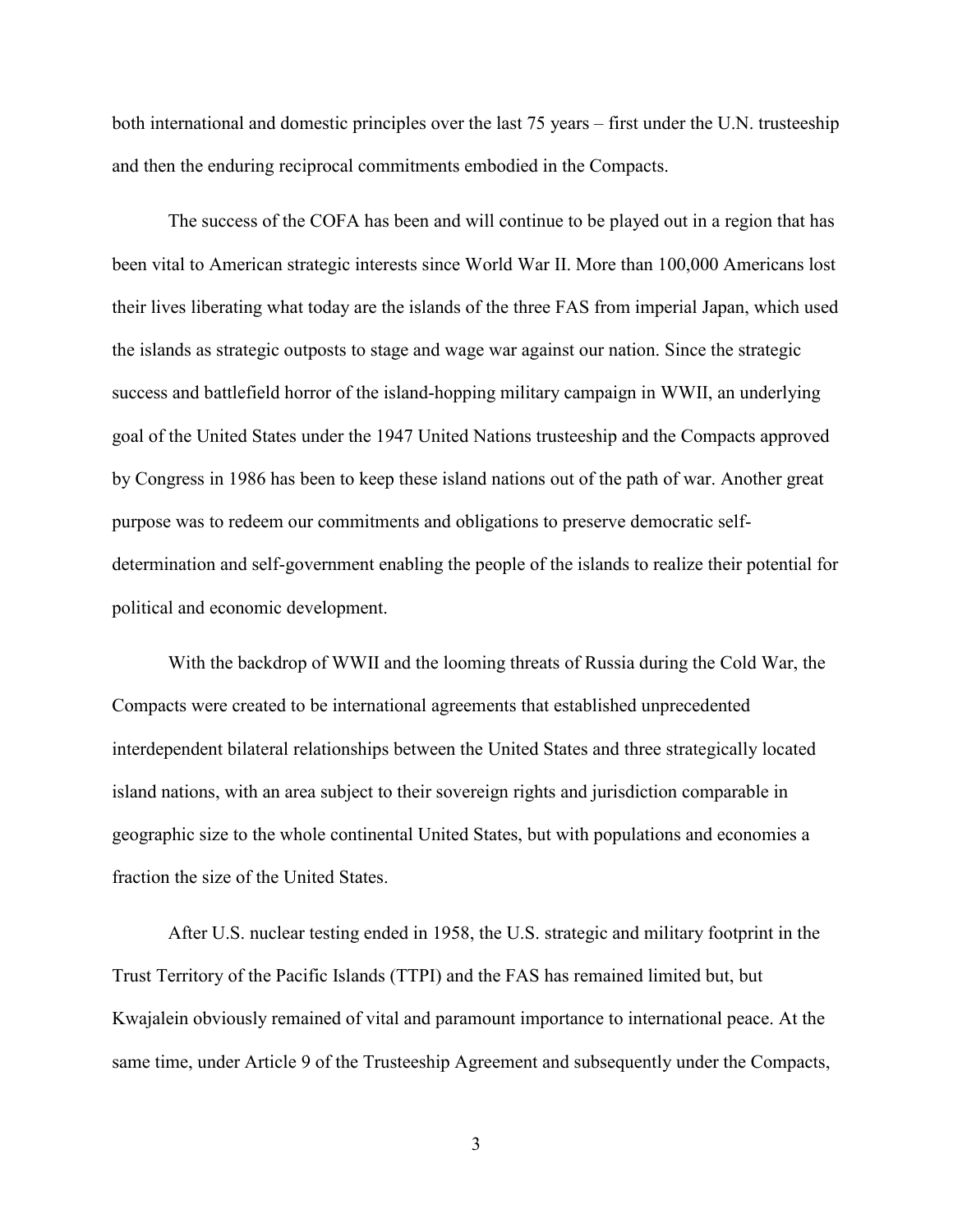the United States has extended a package of foundational federal programs and services for 75 years. This has enabled public safety, transportation, healthcare, communications, education, and related infrastructure at the local level beyond the capacity of the local governments, and more comparable in many respects to public sector capabilities in the nearby U.S. territories.

Congress and every President since Truman intentionally supported this relationship model, understanding the consequential involvement of the United States in the formation of the FAS, and the relationship we share which simply has no parallel. At its core, the ultimate purposes of the U.N. trusteeship and now the Compacts were a transition from pre-WWII imperialism to decolonization and respect for self-determination, at the same time promoting stability that prevents threats to peace and security in the region.

#### B. The United States continued close relations with FAS under Compacts

Through exercises of self-determination, U.S. administration of the islands of Palau, FSM, and RMI as districts of the trust territory with constitutions but not yet fully self-governing ended and new state-to-state relationships took its place. The United States approved the Compacts for the FSM, RMI and Palau in 1986, although the initial Compact for Palau was not implemented until 1994. In 2003, the FSM and RMI Compacts were amended to extend expiring economic provisions, also making significant changes to government relations and security and defense provisions proposed by U.S. negotiators under the COFA Amendments Act of 2003 (P.L. 108-188). On September 3, 2010, the Compact for Palau also was amended by the Compact Review Agreement (CRA) was concluded and reflected the review that the United States and Palau had engaged in under Section 432 of the Palau COFA. The CRA and its amendments entered into force in 2018. Congress appropriated the necessary funds to implement the CRA, as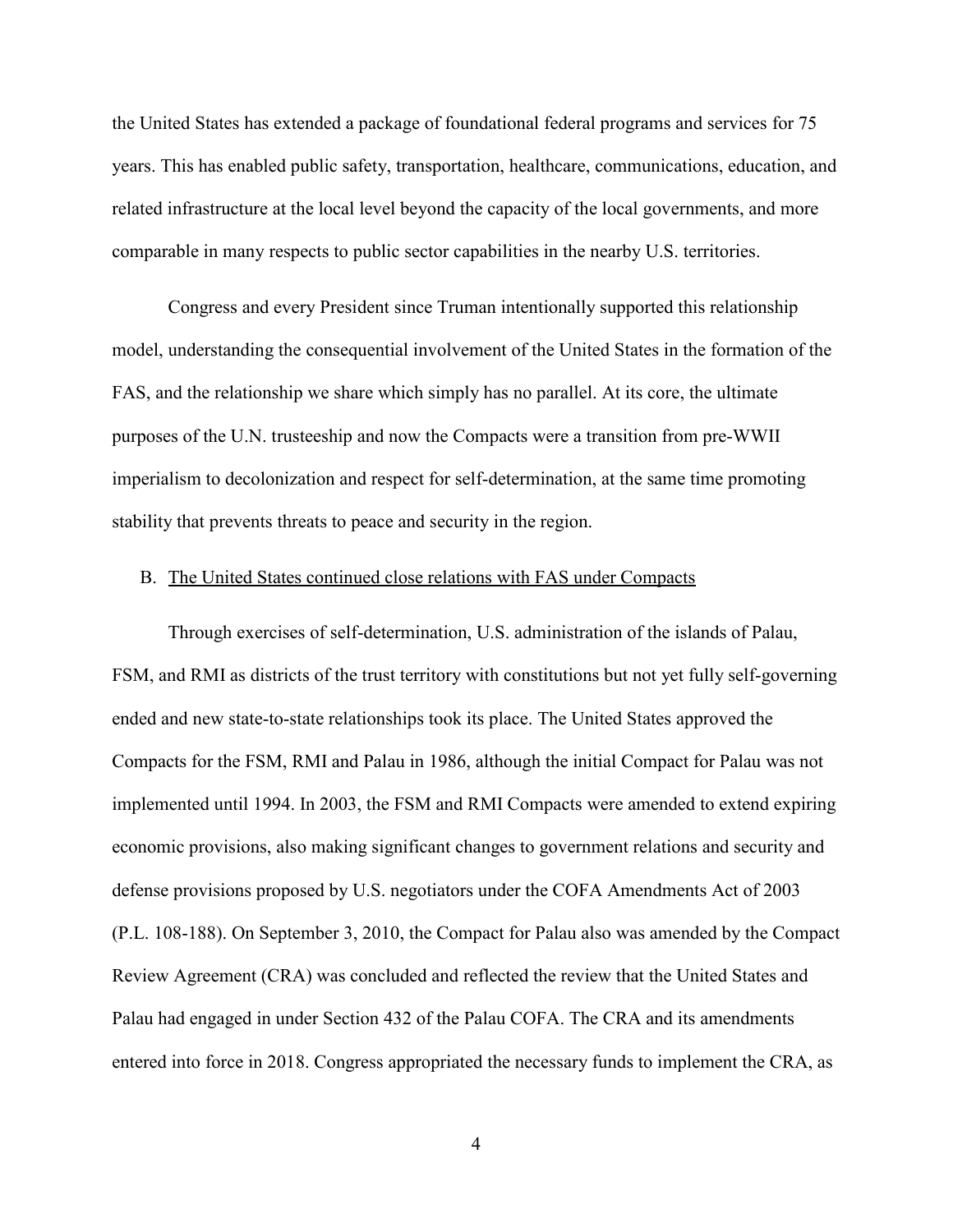amended, and approved it on December 12, 2017. Section 1259C of the National Defense Authorization Act, 2018 (48 U.S.C. 1931 note); *also* at P.L. 115-91, 131 Stat. 1687.

Under both the U.N. trusteeship and COFA, the United States has sought to keep commitments it made to the peoples of the FAS to address their needs in the aftermath of war, including the U.S. nuclear testing program in the Marshall Islands. Notably, the U.N. recognized and through Security Council oversight confirmed U.S. military and civilian strategic programs were authorized by Article 3 and Article 5 of the Trusteeship Agreement, and as such were sustained as consistent with U.N. and U.S. goals of preserving international peace during the early years of the Cold War. Under the Compact Section 177, the United States took responsibility and authorized a "just and adequate" settlement for claims related to consequences of the U.S. nuclear testing program in the RMI from 1946 to 1958. In 1986 the Section 177 Agreement provided for compensation and mutually agreed measures constituting a "full settlement" of "all claims, past, present, and future" by the RMI, its citizens, and its nationals against the United States that are settled by the agreement. The terms of this agreement are binding on the parties and remain in force "until terminated or otherwise amended by mutual consent."

The three Compacts were not approved as Senate-ratified treaties, but rather approved by and incorporated into federal statutes. In addition to providing the necessary authorities and appropriations to implement the Compacts, as amended, the Compact of Free Association Amendments Act of 2003 and various other U.S. statutes further authorize and continue in the FAS features of domestic law and policy comparable to federal measures applicable in U.S. states and territories. For example, Section 105(b)(4)(6)-(8) in the COFA Amendments Act of 2003 gives the Secretaries of State and the Interior both shared and separate authorities and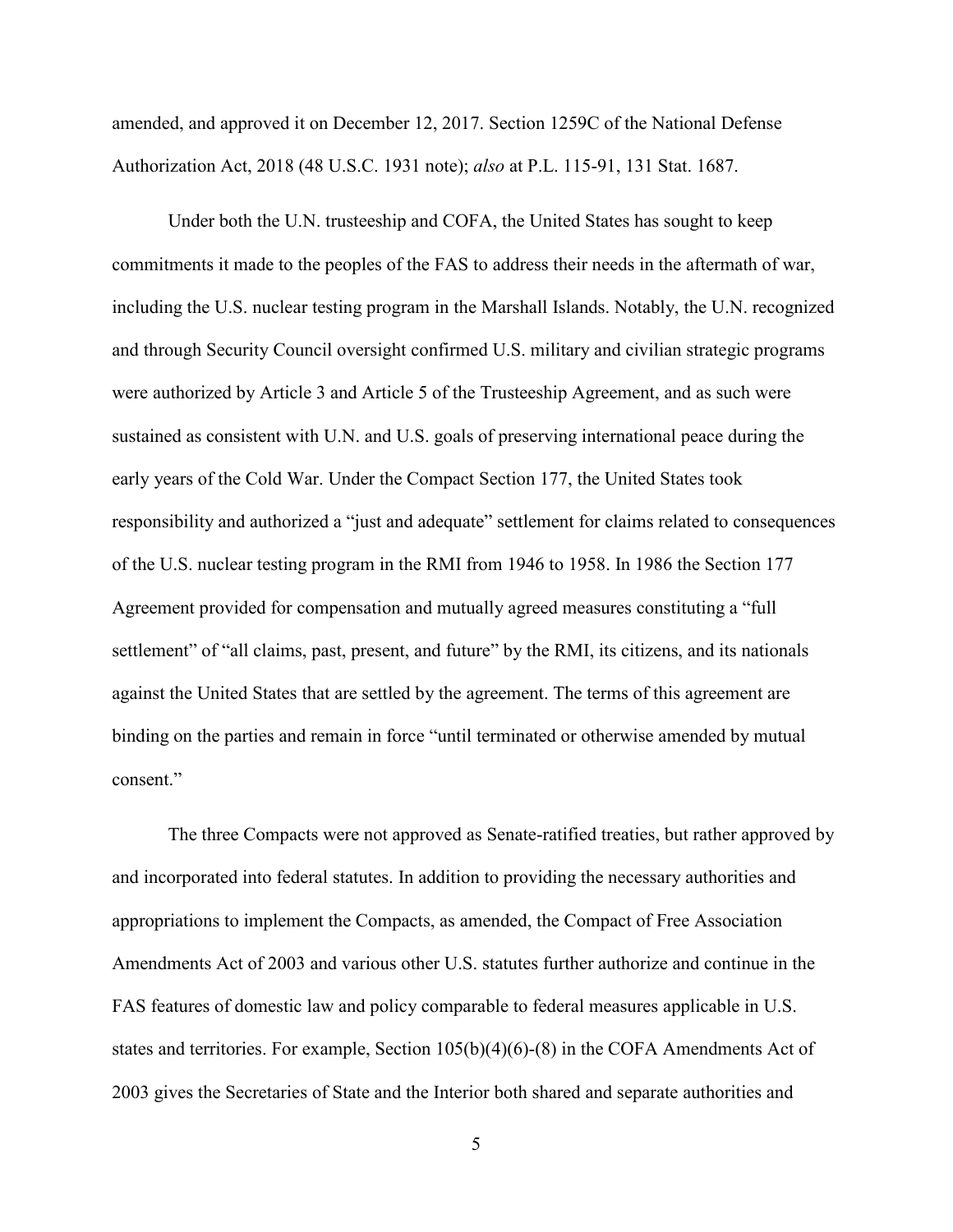responsibilities to coordinate, provide policy guidance and recommendation on implementation of the Compacts and manage both international and domestic governance models in relations with the FAS. DOI remains the lead agency for implementing the most direct people-to-people measures under the Compact, including COFA grants and federal program, optimally in close interagency coordination with the National Security Council (NSC), State, and Defense. These measures make the unique international and domestic framework of this free association the envy of many other small nations in the region and around the world.

Much of the COFA success story lies not only in the Compacts themselves, but in the Congressional approval and implementing statutes, which provide a combination of co-equal, shared, and separate authorities and responsibilities for federal agencies to operate in the FAS.

For example, under the Compacts, as amended, and the Federal Programs and Services Agreements with the FSM and RMI, USAID operates in conjunction with the Federal Emergency Management Agency (FEMA) to provide disaster assistance in FSM and RMI, based on features of both international and domestic program models. Other agencies like the Federal Aviation Administration (FAA), National Oceanic and Atmospheric Administration (NOAA), U.S. Department of Education, and the U.S. Postal Service (USPS) have operated in the FAS consistent with the Federal Programs and Services Agreement and Palau CRA, under a primarily domestic model.

#### C. DOI has played a lead role in the FAS since just after WWII

DOI's role in the Pacific Islands that make up FAS nations today began when it replaced the U.S. Navy's military governance during and after WWII with civilian administration. Specifically, in 1951, DOI assumed authority and responsibility for the internal civil affairs of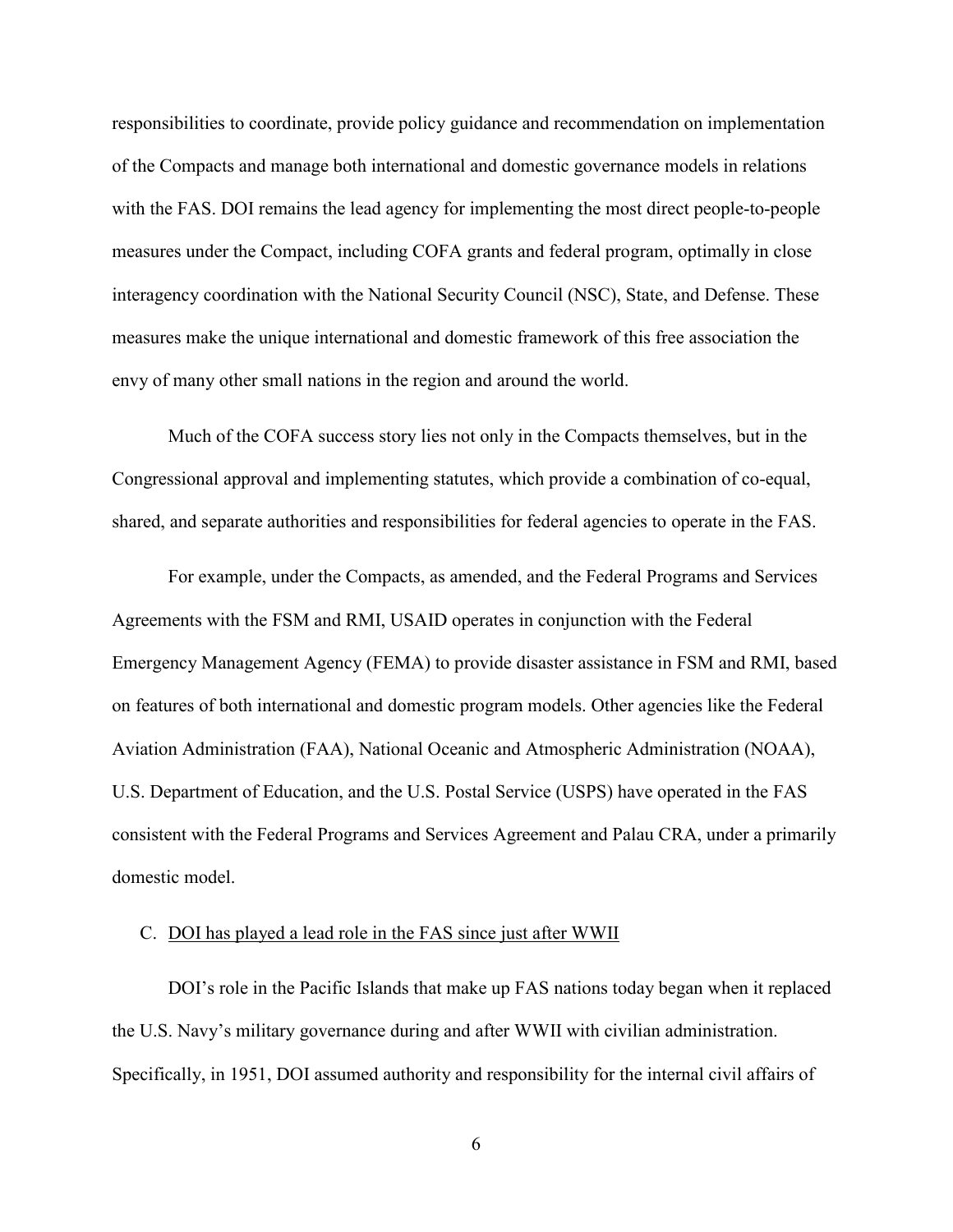the TTPI, under both executive and secretarial orders and federal statutes, including federal laws funding the costs of U.S. stewardship for the trusteeship.<sup>[1](#page-6-0)</sup>

As agreed by the FAS governments, and approved by their people in U.N. observed plebiscites, the Compacts are consistent with resolutions of the U.N. General Assembly defining free association as a non-colonial political status. That includes the principle that the FAS are sovereign nations with full rights of democratic self-determination and self-government. Accordingly, consistent with U.N. Resolution 2625 (XXV), October 24, 1970, and under the Compacts, both the United States and the FAS individually retain the right to full independence. That includes the unencumbered ability to terminate the free association status defined by the Compacts. Termination may be done by mutual agreement, or each nation may do so unilaterally or by mutual agreement, subject to the transitional terms and provisions set forth in the Compact.

Under the terms of the Compacts, the relevant subsidiary agreements, and related statutes, DOI coordinates the administration and management of U.S. grant assistance, and with the Department of State, provides fiscal accountability consistent with Title Two of the Compacts, as amended, with the RMI and FSM and the associated Fiscal Procedures Agreements. Both agencies work to coordinate programs and operations of U.S. domestic federal programs and services in the FAS. In most respects, DOI acts as a partner with departments and agencies operating in the FAS under the Compacts and/or relevant U.S. statutes, first and foremost with State and Defense, but also with FAA, FEMA, USPS, Federal Deposit Insurance

 $\overline{\phantom{a}}$ 

<span id="page-6-0"></span><sup>&</sup>lt;sup>1</sup> While ten other U.N. trusteeships were overseen by the U.N. Trusteeship Council and the General Assembly, the U.S.-administered TTPI was the only trusteeship classified as "strategic" and subject to oversight by the Security Council. In 1978 the Carter Administration determined that trusteeship status should be continued or ended based on self-determination on future status options recognized by the U.N. and the U.S. under U.N. resolutions, including full integration, independence, or free association.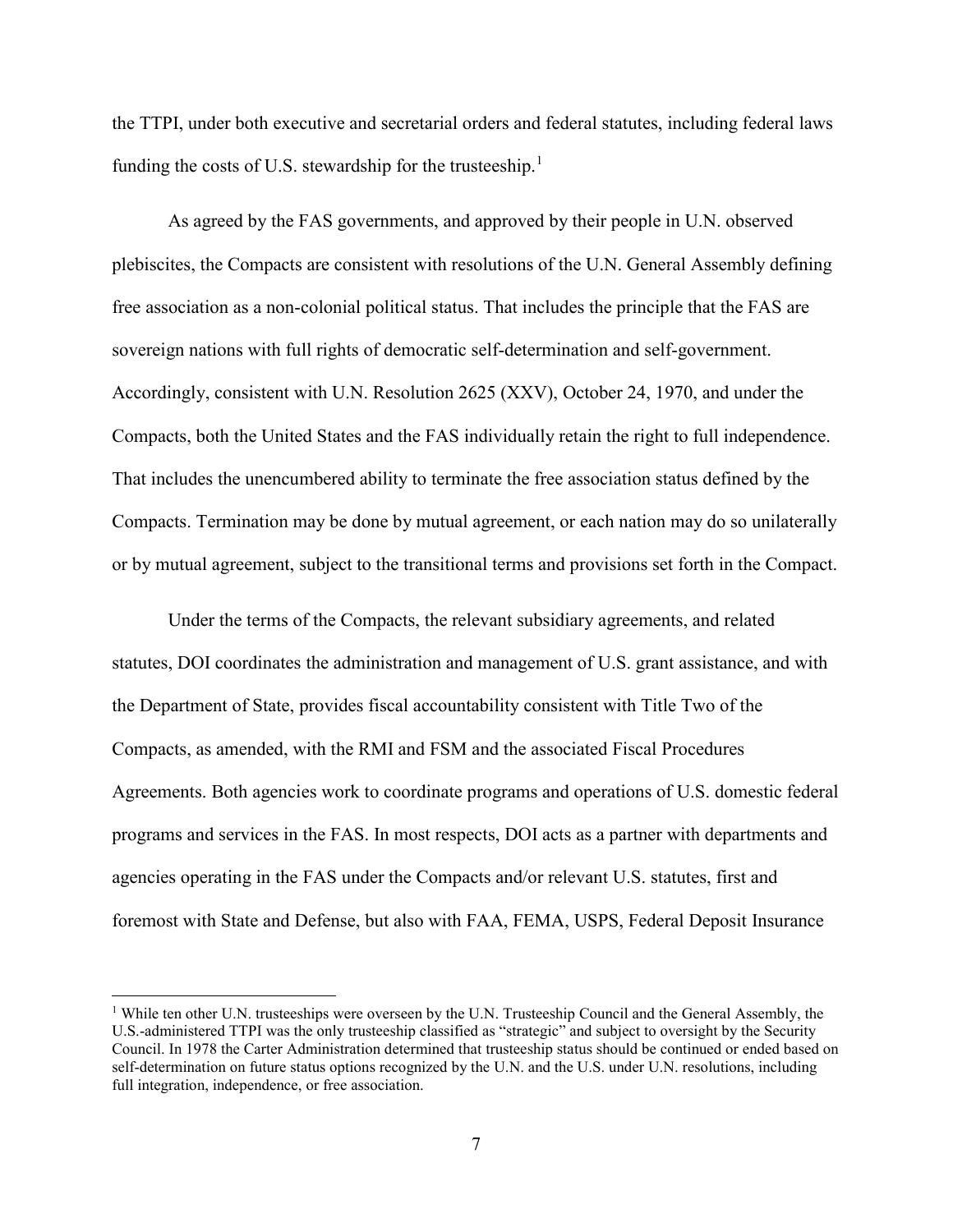Corporation, and the Departments of Education, Energy, Health and Human Services, Homeland Security, Labor, NOAA, and Veterans Affairs, among others.

DOI also works with the Department of State on government relations under Title One of the Compacts, and with the Department of Defense on security and defense relations under Title Three. For example, DOI facilitates financial transfers for COFA provisions such as the Joint Committee on Security and Defense Relations.

DOI also employs a combination of strategies in coordination with other agencies to conduct relationships with the FAS as nations with equal sovereignty, while also acting consistent with domestic model programs like those in the U.S. territories that began in the TTPI era. This model respects the sovereignty of each of the FAS and the United States and their ability to terminate the agreement in accordance with the Compact's terms – if it were to determine that such termination is preferred over its continuation.

Within this framework the United States relies on international and/or domestic law as necessary. Not only do the Compacts secure our defense rights, they enable DOI, together with State and other agencies, to administer operations ranging from sector grants, including for infrastructure and Compact trust fund management to education programs that provide school lunches. Further, Compacts include variations between the three FAS in how to promote the sustainable economic development for the FAS.

## D. The Compacts have produced a 35-year success story

The sustainability and resiliency of our partnership with all three FAS is being contested in a new era of superpower competition. Yet, even as strong incentives and inducements are offered by third country interests seeking to undermine known strengths and to exploit any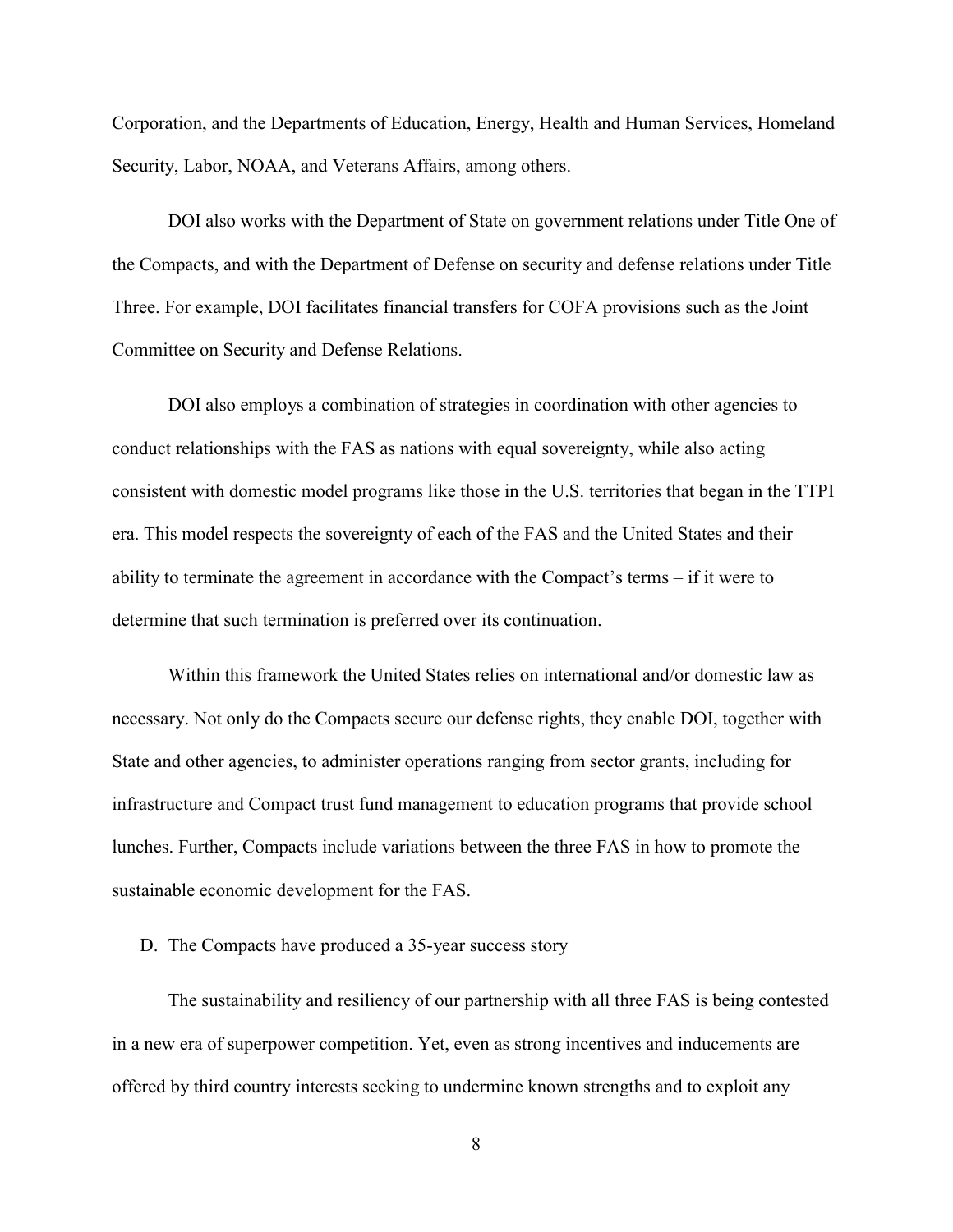perceived weaknesses in U.S. relationships with these three sovereign nations, the United States remains each Compact government's preferred partner among the nations of the world. Reciprocally, the United States has no closer strategic, political, economic, social, and cultural partnership than our unique associations with the FAS.

Accordingly, as we negotiate amendments related to the Compacts to effectively strengthen our relationships with the FAS – and in the process address our changing present and future needs in the Indo-Pacific – we must make a clear statement to the world that the United States is committed to its role as a Pacific nation, and that the mutually beneficial social, political, economic, and strategic relationships between the United States and the FAS will be an even more enduring success story in the future.

## **III. The last administration's negotiation strategy**

While the last administration began the third round of COFA negotiations in 2020 by emphasizing the strategic importance of the FAS, it was hampered by the determination of some of the FAS to address unresolved issues relating to current implementation of both the Compacts, as amended, and relevant U.S. law, as well as issues settled in the 1986 Compact that the RMI wishes to revive from the second rounds of COFA negotiations in 2003. As such, the primary objective of obtaining agreements to amend the Compacts and related agreements was not achieved by the end of 2020.

With the constrained timeline of that objective, the negotiators for the U.S. side employed negotiating tactics interpreted by the FAS as indicative of a downgraded process compared to historical experience in the 1978 and 1986 original COFA negotiations, including limiting negotiations only to extend and amend certain expiring economic assistance provisions and a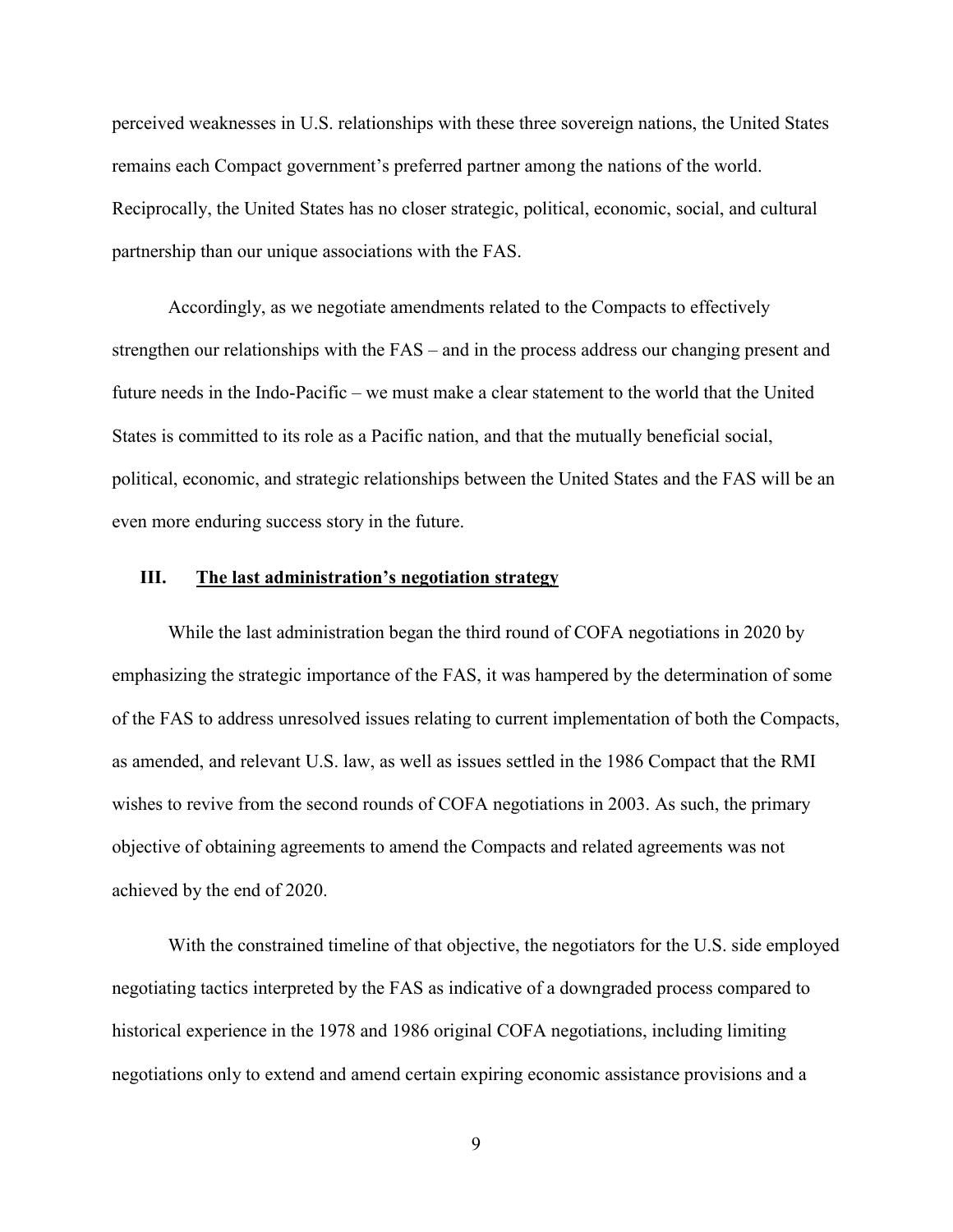perceived downgrading of assurance levels for all economic assistance. Instead of "full faith and credit" assurances in the original 1986 Compacts, or mandatory funding like that which was used to implement Compacts, as amended, with the FSM and RMI the 2003 amendments, all economic assistance was proposed to be funded through discretionary appropriations.

Finally, the last administration did not provide the U.S. Co-Negotiators with an appointment conferring all-of-government authority to enlist all federal agencies to participate in and support substantial U.S. offers of assistance and programs to the FAS. At the end of 2020, this strategy culminated with the U.S. negotiators presenting the three FAS with "Non-Paper" economic proposals that did not address demands from the FAS and lacked provisions from key federal agencies.

When I assumed my duties as Deputy Assistant Secretary in the fall of 2021 and was assigned to serve as the Interior Department's COFA Co-Negotiator, the RMI and Palau had already refused to continue COFA negotiations without specific changes in negotiation processes, including the appointment of a Presidential representative. The RMI had responded in 2021 to the informal U.S. proposal with a conceptual counterproposal containing a proposed negotiating agenda, signed by the RMI Foreign Minister. The President of Palau came to Washington and explained to U.S. Cabinet-level officials in 2021 that the 2020 offers were inadequate and unacceptable.

In response to U.S. offers, the FSM has met with U.S. negotiators to seek clarification of the informal economic proposals, including informal talks in Honolulu and a discussion with USPS about their current operations in the FSM earlier this month. The FSM has also made significant progress on technical amendments to the federal services portion of the Compact;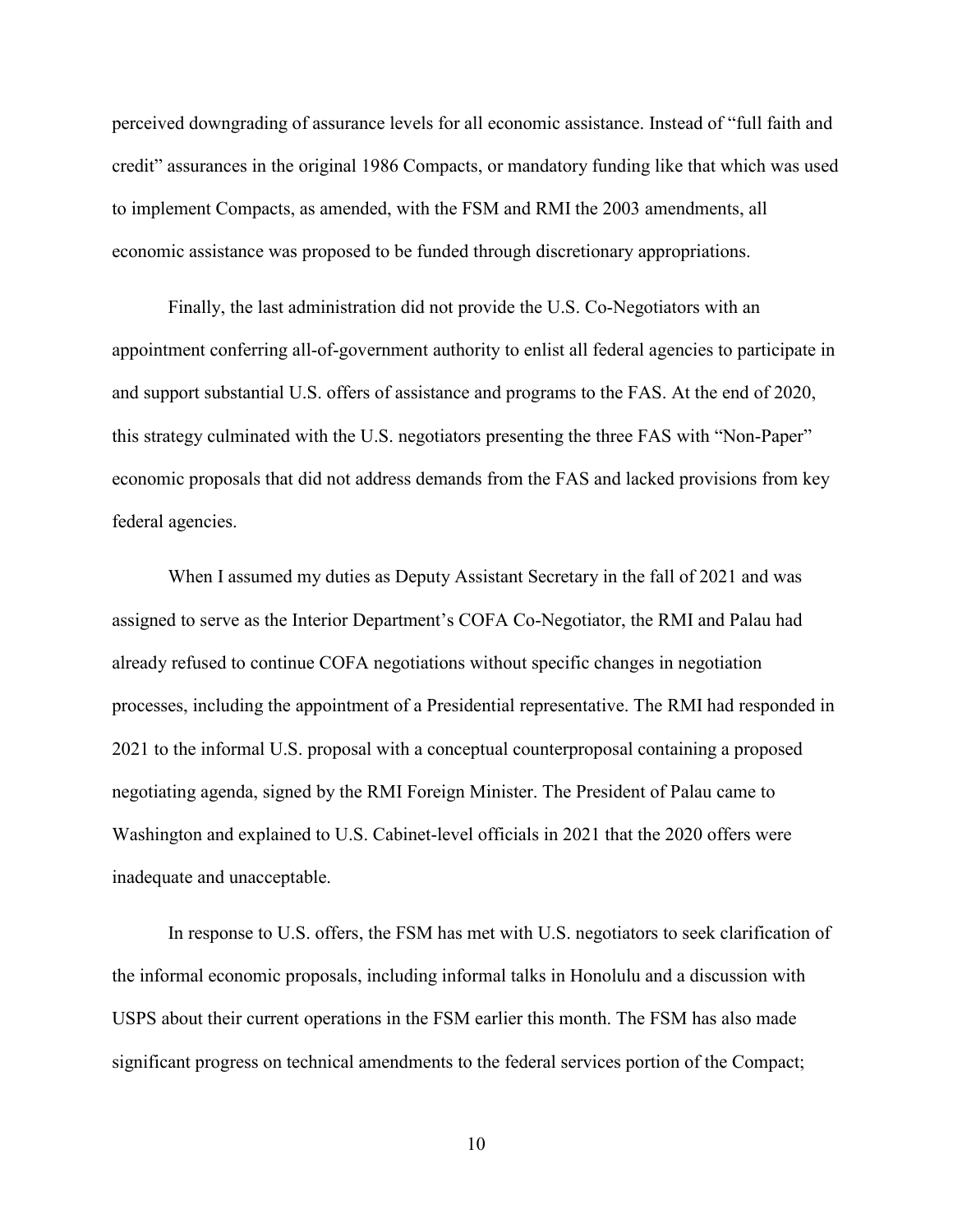however, many of the most complex issues remain, including infrastructure assistance and trust fund management processes.

Despite these many challenges, we have taken specific steps to address these issues, and we are close and hoping very soon to be able to announce progress on personnel and funding decisions that would demonstrate the Biden-Harris team is working with all stakeholders on a bipartisan basis to do just that.

## **IV. Biden-Harris Administration transition to enhanced COFA negotiation process**

Faced with the fact that the 2020 COFA negotiation strategy did not produce adequate progress, particularly with Palau and the RMI, the Biden-Harris COFA team began an intensive review of the policies put in place during the last administration. As a result of that review, we identified several areas where the U.S. negotiation strategy and the expectations of the FAS were misaligned and have taken steps to put the negotiations back on a viable track for timely completion and approval of agreements by the U.S. and FAS, which is still achievable as long as we have the commitment and cooperation of all three FAS as well as federal stakeholders to move forward.

First, the COFA team recognized the necessity of considering mandatory spending proposals for economic assistance provisions. Similarly, it is also important to identity a source account for COFA funding to propose to Congress.

As previously discussed, the Interior's COFA responsibilities include coordinating with relevant agencies on federal programs and services, and managing sector grants, including for infrastructure, among many other implementation activities. This administration will request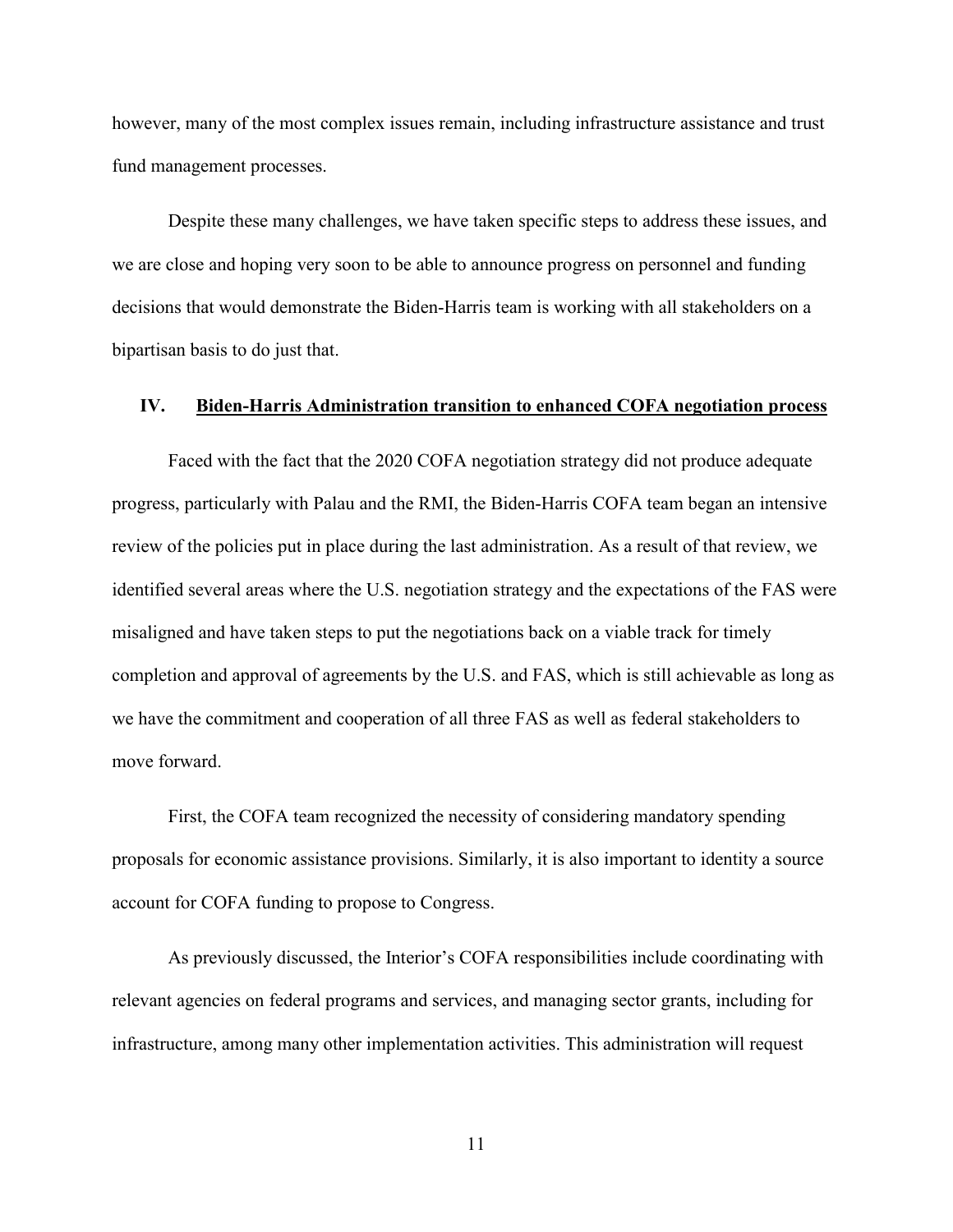necessary mandatory funding for implementing the agreements that are reached in the negotiation process.

Although, we have received considerable formal and informal feedback from the FAS on the previous U.S. offers, as described above, we still have yet to reach the point when we have specific funding proposals from the FAS. This makes it very difficult to account for how much mandatory funding we would request over the period of any new agreements. We look forward to the feedback of this Committee and others in Congress on this matter.

Second, the FAS have made clear their belief that an NSC-authorized and -coordinated COFA negotiation processes led by a Presidential representative was needed to successfully conclude negotiations. Acknowledging this, the Biden-Harris Administration has taken steps to establish enhanced all-of-government coordination, oversight, guidance, and exercise of policy discipline in the negotiations process, including the effective steering as needed by the NSC and OMB of all federal agencies with current or potential programs or commitments in the FAS.

Critically, this led to the appointment of the Special Presidential Envoy for Compact Negotiations, Joseph Yun, on March 22, 2022. Special Presidential Envoy Yun has the necessary backing of the White House, including NSC and OMB, and both Interior and State will remain highly involved in support of the policies promulgated and advanced with the FAS by Special Presidential Envoy Yun.

Finally, we recognized the Compacts are more than international agreements, as they are incorporated into federal statutes which also include significant domestic law and policy implications. That is why it was important to ensure the Special Presidential Envoy had interagency reach to address a broader range of issues than that of any single department.